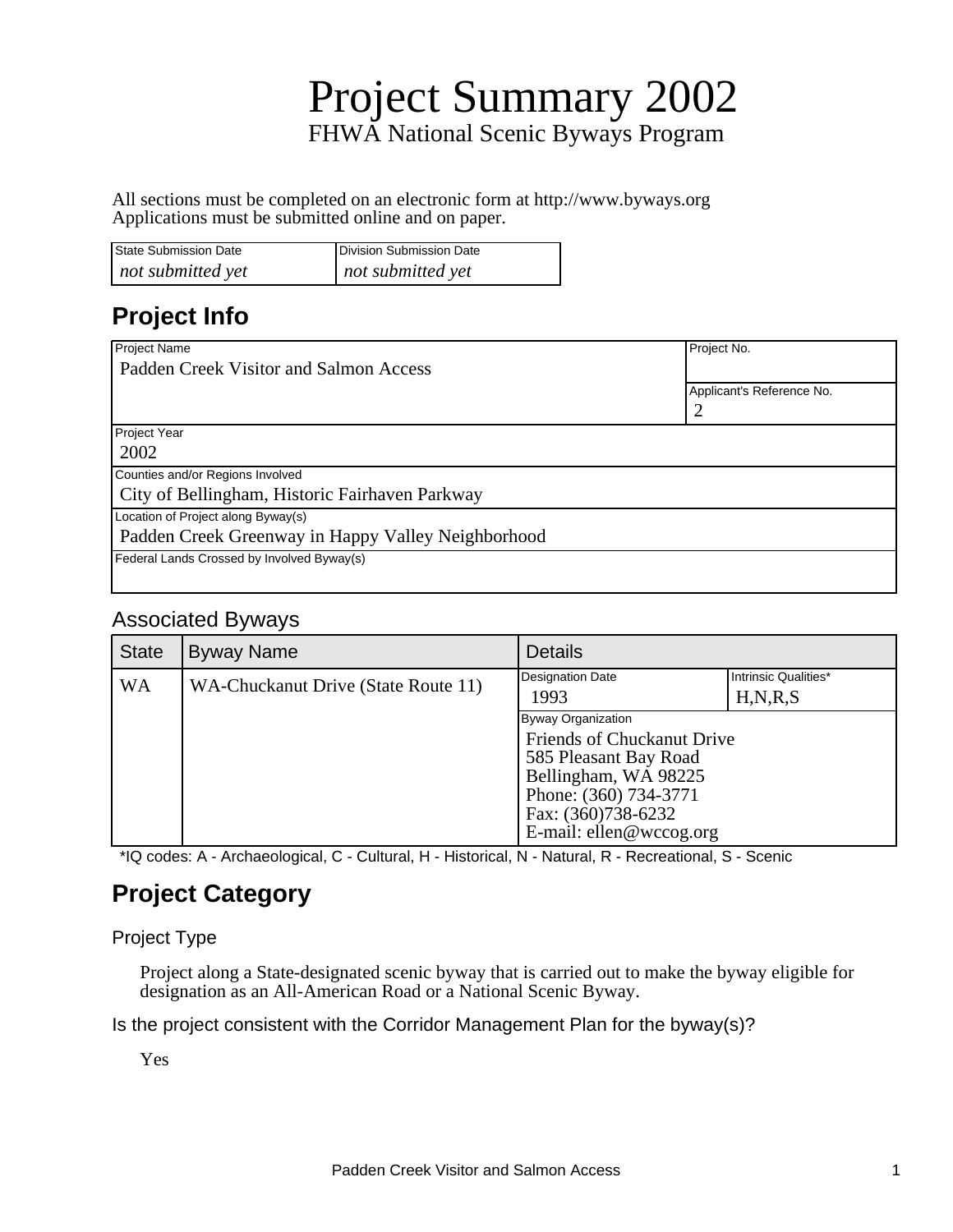## **Project Category (Continued)**

Eligibility Category

Resource Protection

Is this application a copy of a previously submitted application or a revision of a prior non-funded application?

Yes

## **Ready-to-Go**

## **Prior Projects**

| FHWA Proj No. |                                           | Year   Project Name             | Amount   Status |                     |
|---------------|-------------------------------------------|---------------------------------|-----------------|---------------------|
| SB-1998-WA-11 |                                           | 1998   Corridor Management Plan |                 | $$27,360$ Completed |
|               | <b>Project Coordinator: Gordon Rogers</b> |                                 |                 |                     |

### **Project Abstract**

Padden Creek is currently inaccessible to visitors and salmon because it runs through the confines of a century-old half-mile long tunnel running under and parallel to the scenic byway. The completed project will restore a salmon-bearing stream to daylight and increase visitor enjoyment and awareness of natural, scenic and cultural qualities of the byway whose history is inextricably interwoven with the ancient and perennial salmon runs.

Once complete, the natural creek channel will meander through City-owned park lands bordering the scenic byway and will feature pedestrian trails and interpretive sites. The re-establishment of this natural creek will benefit visitors by giving access to interpretive trails along a creek, currently artificially inaccessible and invisible. Visitors will experience and gain wider understanding and appreciation of the regionally significant ecologic lessons of the endangered salmon species.

## **Project Narrative**

### BACKGROUND

Historic Fairhaven Parkway ("Parkway") is the name for the part of Chuckanut Drive that winds through the Padden Creek valley. The Parkway connects residents, travelers and commercial transport with the Fairhaven National Historic District, the Alaska Cruise Terminal Port, the regional freight and passenger railway, and the interstate highway system. Parallelling the Parkway, Padden Creek's stream ecosystem connects upland park habitat with Fairhaven Estuary and Bay. The Parkway and the Creek form the center of a rich natural greenway which residents and visitors treasure and seek to preserve for the benefit of travelers and future generations. Central to this preservation is the need to enhance and protect natural areas such as greenways, streams and wildlife corridors.

For over one hundred years, Padden Creek has been routed through a brick-lined tunnel extending about a half mile along the Historic Fairhaven Parkway section of Chuckanut Drive Scenic Byway. In addition to depriving generations of residents, students and visitors of the opportunity to enjoy and learn from this beautiful, natural stream, the long, dark, tunnel prevents salmon from returning upstream to their natural spawning habitat. As a result, miles of existing pristine habitat in city-owned upland parks has been rendered inaccessible to the salmon, native to this area for thousands of years, and now in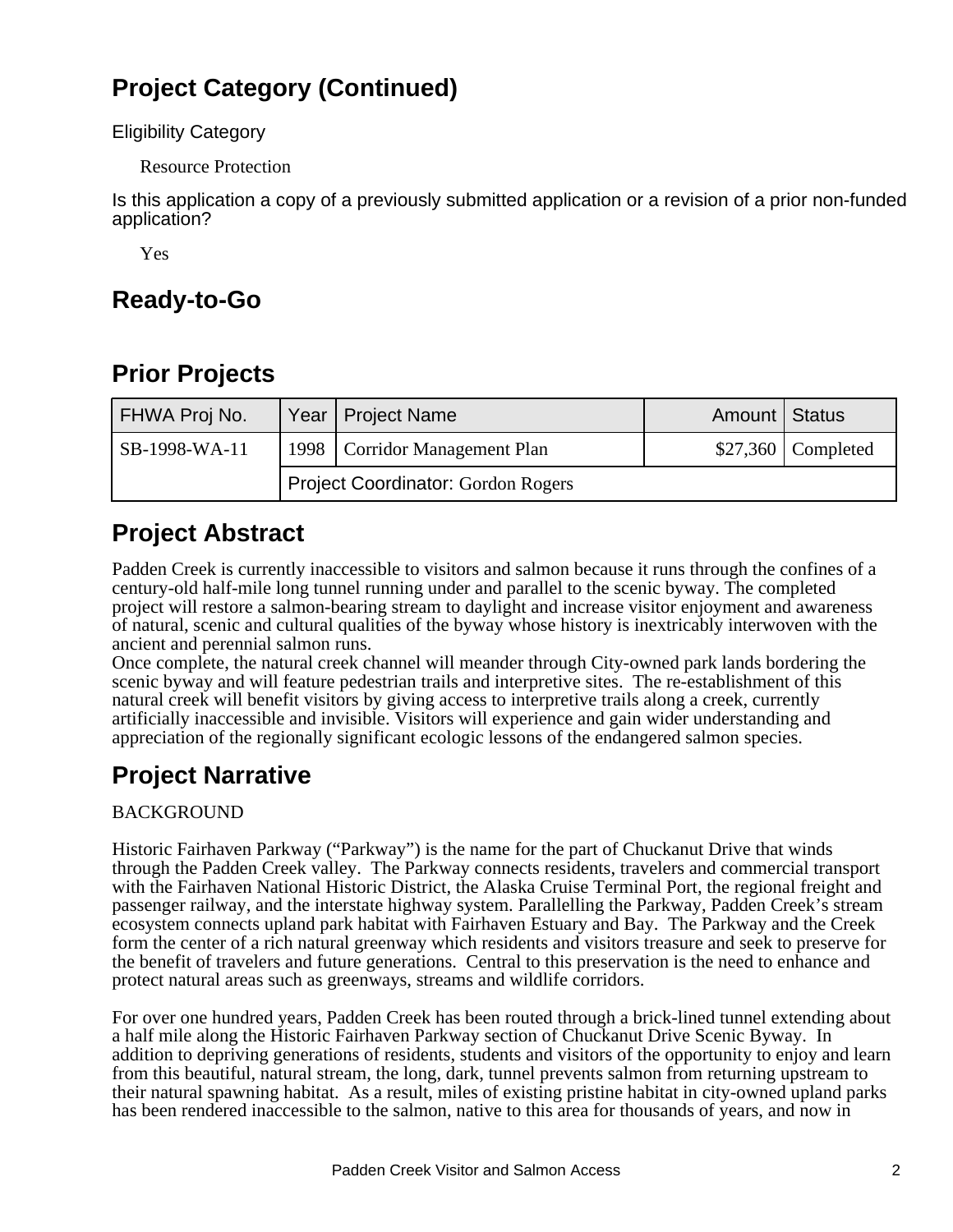danger as a species.

With the coordinated partnership of concerned byway citizens, public agencies and local businesses, -and the National Scenic Byways program -- that's about to change. In 1987, several former fishermen and lifetime area residents got tired of seeing the returning salmon dying at the base of the tunnel, unable to access spawning habitat upstream. Determined to fix that century-old problem, they established the Padden Creek Alliance ("Alliance") with the goal of restoring the natural ecosystem of the creek, and with it the wild salmon runs. From the beginning, the Alliance has enjoyed the support of the State of Washington Departments of Fish and Wildlife and Ecology. The Bellingham City Council passed a resolution in 1998 in favor of the restoration of Padden Creek. And from the beginning, the Padden Creek Alliance has been a core participant group in the Chuckanut Corridor Community (CCC).

#### COMMUNITY SUPPORT

Through friendly, informative face-to-face conversations with community members, the Alliance has won broad support from all sectors of the neighborhood, including residents and property owners along the proposed creek channel. The Padden Creek Alliance has partnered with University students to monitor stream biota, it has coordinated volunteer work parties to re-plant native vegetation along the stream, and it has been part of elementary and middle school curriccula so that children experience the creek as science lab by releasing salmon smolt for their maturation voyage to the ocean (see attached photographs). Padden Creek Alliance members have been there to help the children four years later, carrying the adult returning salmon around the tunnel (in buckets!) in order to release them upstream to spawn, a frustrating and only marginally successful measure.

During the same period, the City of Bellingham Parks and Recreation Department passed a \$7 million Greenways levy for the preservation of green space in the city and again, in 1997, passed a second \$20 million Beyond Greenways levy, from which funds parklands along the scenic byway have been purchased. In 1997, the City of Bellingham Public Works Department began regular monthly meetings with the Padden Creek Alliance to create the organizational framework for eventual elimination of the tunnel and construction of a natural stream channel. Progress by 1999 included production of two basic alternative route maps and rough design proposals, donated by a local engineering firm supportive of the Alliance's work. Based on this preparatory work, the City has already invested more than \$60,000 in funds and staff time in preliminary design work to prepare the project for the final design and construction phase.

#### CURRENT PROJECT ACTION

Preliminary Engineering work was completed in September, 2000, and a final report was printed in May, 2001. It includes:

- Hydrologic and hydraulic analysis necessary to ensure that any proposed new channel would have sufficient hydraulic capacity.

- Analysis of horizontal channel alignment alternatives.

- Coordination of fish passage and fish habitat design with the Department of Fish and Wildlife and other permitting agencies.

-Documentation of work with the City and the neighborhood and citizen groups in evaluating different channel alternatives.

- Final report recommending the creek route and design.

#### PROJECT COMPLETION WORK

Successful re-establishment of Padden Creek will benefit a wide variety of byway users and consequently will require the coordinated efforts of a wide variety of groups, organizations and funding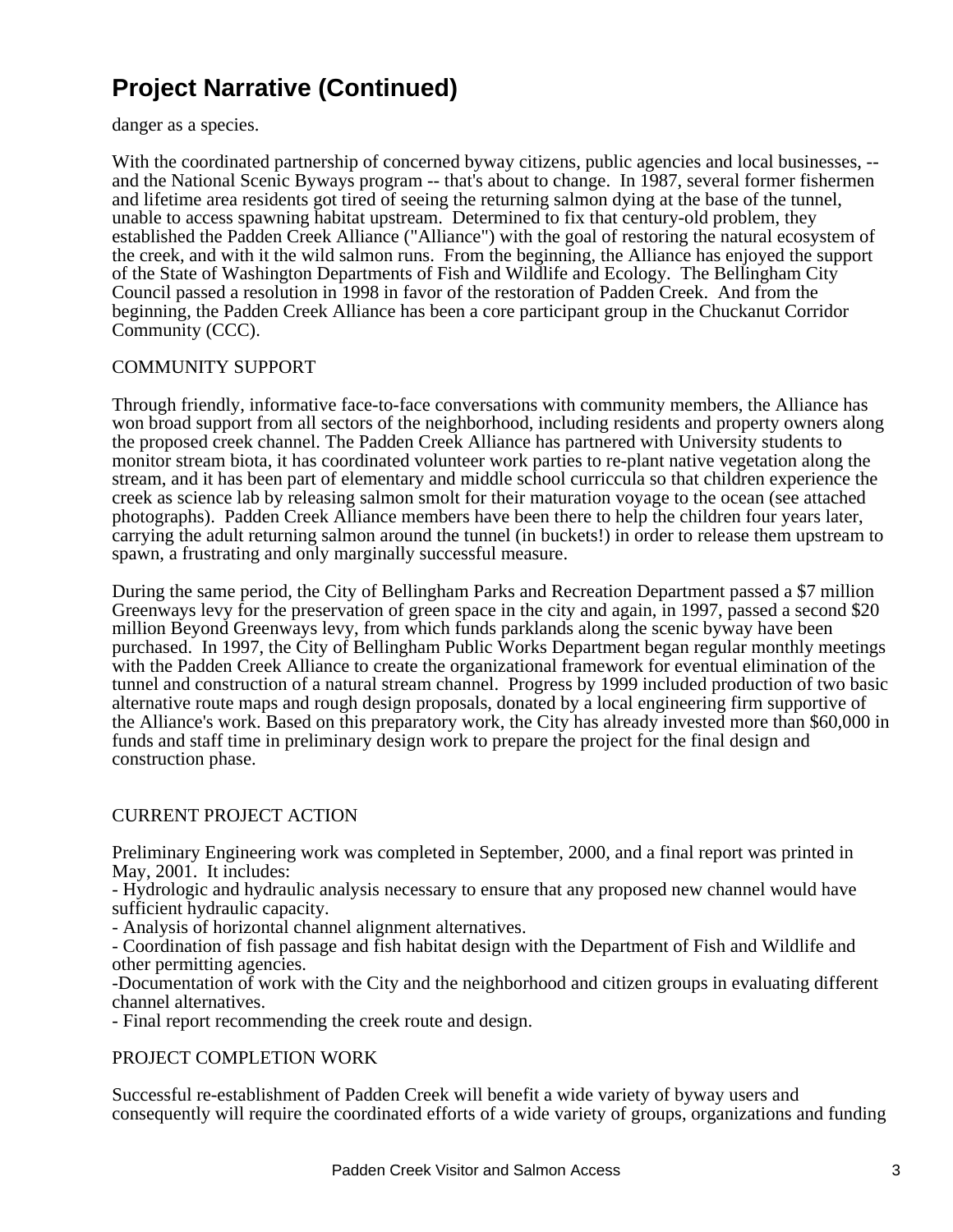sources. In order the maximize the efficiency of a wide array of supporters, the Byway Community, the City and the Alliance have defined a two-phase approach to bring the project to completion.

#### PHASE 1: Final Design

Based on the results of the preliminary design research currently underway, the City, in coordination with the Alliance and the Byway Community, will contract with a qualified consultant to pursue the following:

- Final project design and construction documents and drawings
- Public outreach and education and solicitation of comments
- Coordination with all relevant state and federal agencies for plan review and approval
- Environmental review, permit application and approval
- Historical and archeaological documentation
- Habitat monitoring including:
- + fish habitat features
- + boulders, woody debris
- + native plants
- + water quality
- + baseline data for evaluative purposes
- Right-of-way and property acquisition
- Pursuit of applicable leveraged funding sources including:
- + Washington DFW Salmon Recovery Funding Board
- + Washington DNR Aquatic Lands Enhancement Account
- + Washington Fish Passage Grant Program
- + Salmon Habitat Restoration Grants
- + Washington Flood Hazard Reduction Grants
- + Washington Interagency Committee for Outdoor Recreation
- + other grants as applicable

#### PHASE 2: CONSTRUCTION

Committed volunteers can accomplish a tremendous amount, but it takes construction expertise to remove a tunnel. The City will contract with a qualified construction consultant to carry out the following:

- Excavation of meandering stream channel
- Installation of appropriate boulders and habitat elements
- Mitigation and control of sediment erosion
- Minimized construction effects on stream and surroundings
- Traffic management
- Construction of bridge under SR11
- Construction of large arch "daylight" culverts under roads
- Construction of pedestrian trails
- Installation of signage and interpretive markers

Because of the wide range of issues addressed in this project, the byway community strategy is to seek National Scenic Byways funding assistance for Phase 1, while seeking out several other funding partners for Phase 2 at this time.

#### VISITOR EXPERIENCE IS ENHANCED BY SALMON

National Scenic Byways funds are particularly important to Padden Creek. Fisheries funds are scarce for urban streams such as Padden, favoring instead distant rural rivers and creeks. The urgent need for stream restoration will not be understood by the byway visitors and residents unless this vital ecosystem functions in a visible location such as Padden Creek. The educational asset cannot be overemphasized.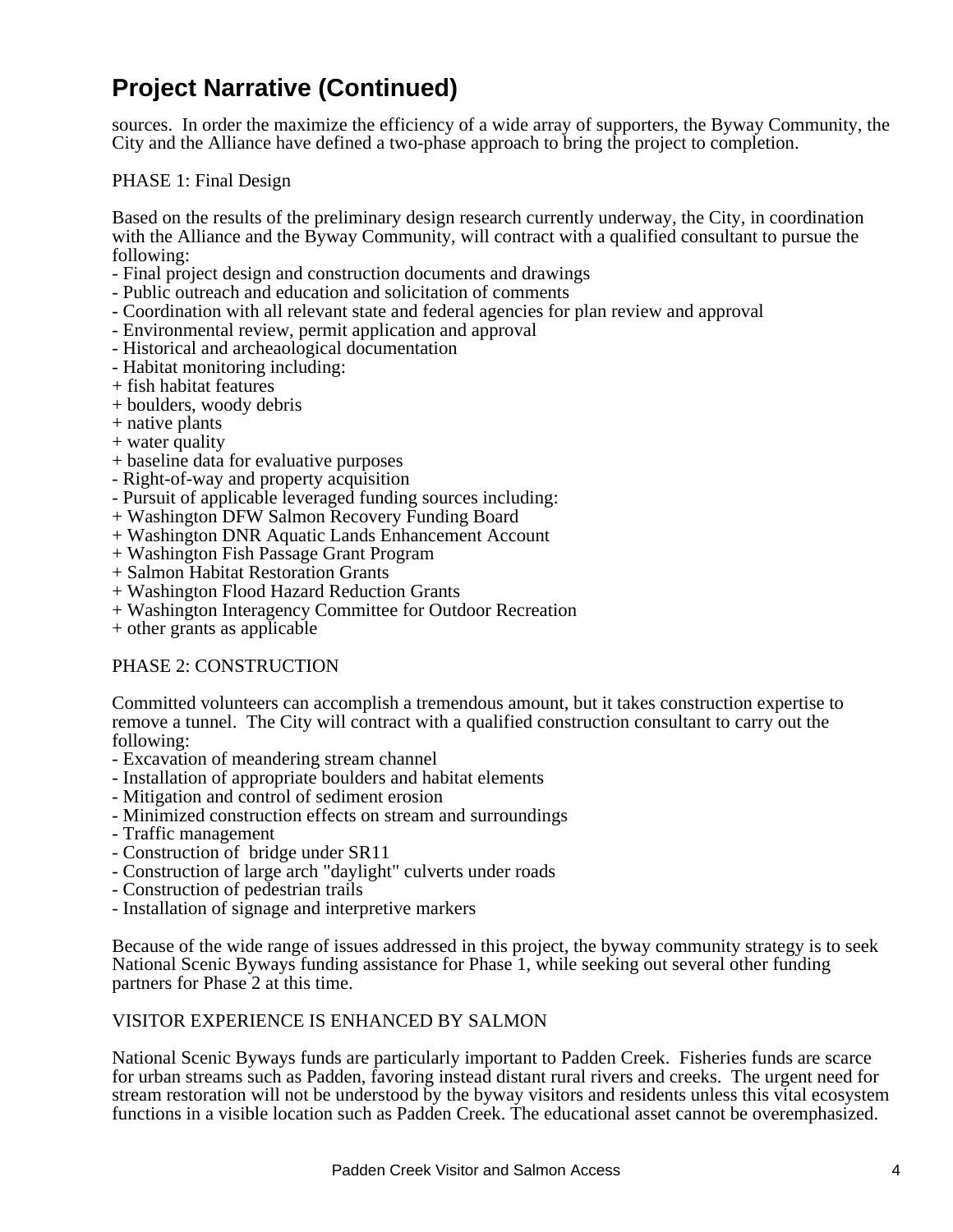Working in concert with byway sub-groups representing SR11's Chuckanut and Samish sections, salmon stream restoration and interpretation projects were identified as a top priority based on several interconnected criteria:

1. Scenic quality: The byway community identified a high priority for a landscaped park-like corridor, encouraging walking and leisurely enjoyment. Padden Creek will augment the greenway along Historic Fairhaven Parkway for the benefit of visitors and residents alike.

2. Natural ecosystems: The Endangered Species Listing of certain wild salmon has galvanized public and private interests alike in the effort to enhance and protect crucial habitat. Community investment will continue in the form of volunteer labor for the Padden Creek restoration. Visitors to the region attracted by natural fishing opportunities have decreased in recent years, and this project will take a significant step toward reversing that trend.

3. Cultural value: Celebrating the return of the salmon in the autumn is an important cultural feature for the Native American Lummi, Nooksack and Samish Nations as well as for the fishing-based commercial and recreational enthusiasts. A community festival focussed on Padden Creek is part of the Corridor Management Plan.

4. Recreational opportunities: walking, bicycling and picnicing along the proposed stream-side and byway-side trails is a significant link in the recreational trails leading north, west and south from the Padden Creek site. Non-motorized transportation along the byway is a priority in the Corridor Management Plan.

5. Historic continuity: Historic Fairhaven Parkway leads to the National Historic District of Fairhaven, former site of the largest salmon canning factory on the west coast, linking this stream with one of the most prominent historical commercial ventures in the region.

6. Archaeological Significance: Research shows that ancient native cultures have occupied this valley for thousands of years, with a sophisticated agriculturally based economy and trading patterns throughout the Salish Sea. The byway community has identified as a priority working with the Samish and other Native American Nations to identify appropriate interpretive measures.

#### BENEFITS TO TRAVELERS

Currently, byway travelers are deprived of a vital part of the parkway environment through the long stretch where Padden Creek flows underground. With the complete daylighting of Padden Creek, byway travelers will enjoy the tangible benefit of a visible and vibrant stream and associated cultural and interpretive opportunities. The byway planning community identified as a high priority the encouragement of non-car travel along the Parkway. A streamside trail will attract byway visitors to walk and bike, enjoying the byway corridor at a relaxed pace and without the need for vehicles. Additional attractions in the form of trail-accessed interpretive sites will educate visitors about the historic and cultural significance of the stream and its resources.

The roadway itself will benefit substantially from the daylighting process as currently the culvert capacity for the creek is insufficient for projected flood volumes. Based on Federal Emergency Management Administration studies, the roadway is in the flood plain and flooding risks exist that could significantly damage the existing roadway foundation.

#### THE CORRIDOR BUILDS COMMUNITY

The Byway Community participants in the Chuckanut Drive Corridor Management Plan process represent the full spectrum of community interests along Historic Fairhaven Parkway:

- Happy Valley Neighborhood Association,
- Padden Creek Alliance,
- Nooksack Salmon Enhancement Association,
- Bellingham Greenways Committee,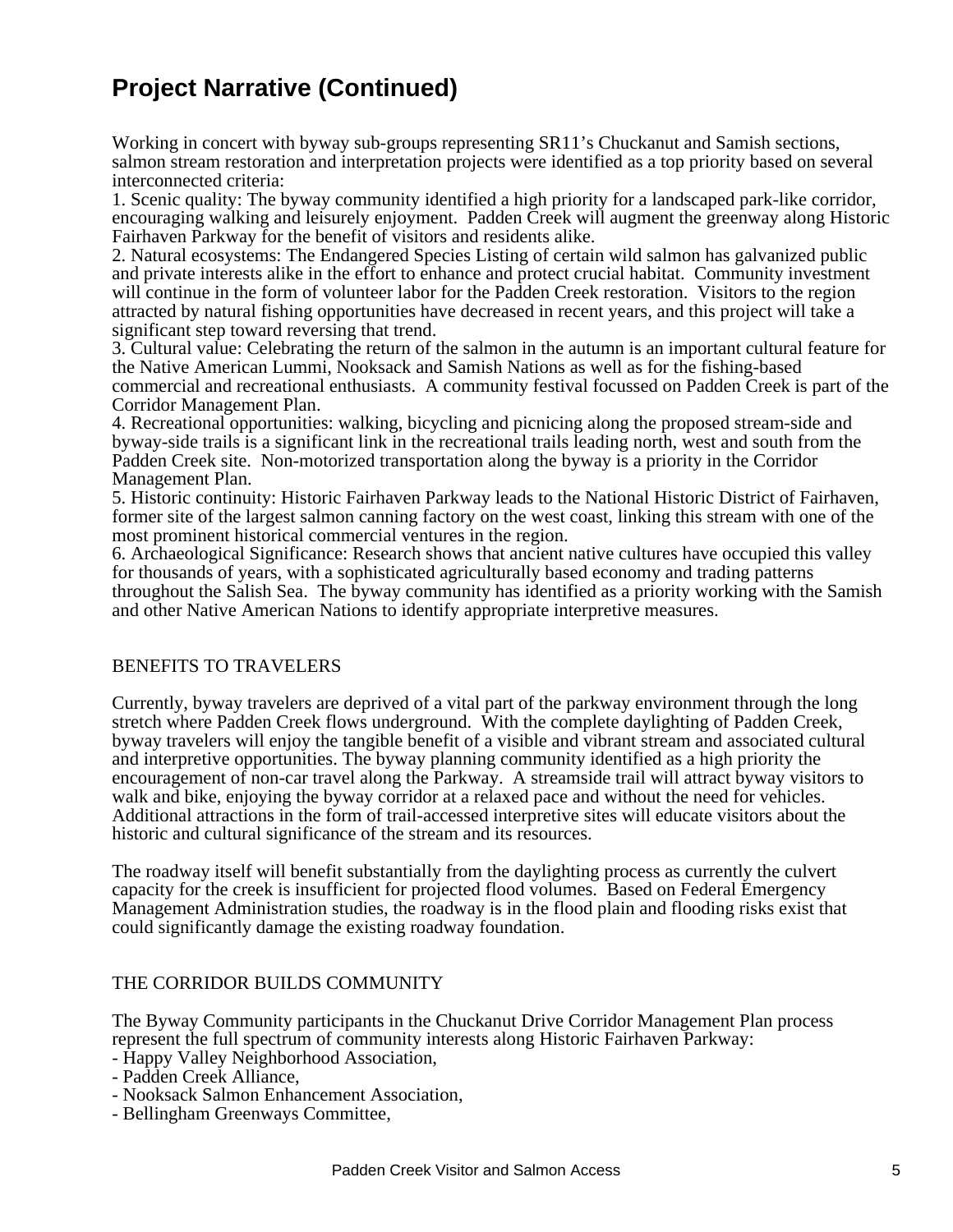- City of Bellingham Parks and Recreation,
- City of Bellingham Public Works Department,
- The Fairhaven Association,
- Chuckanut Merchants' Association
- Friends of Chuckanut Drive

In addition, representatives from the two Chuckanut Drive byway communities further south along the drive – "Chuckanut Mountain" and "Samish Farmlands" – voted their support for the Padden Creek Visitor and Salmon Access project as a top priority for improving the visitor experience and furthering the byway vision. All participant members in the Chuckanut Drive Corridor Management Planning process are listed in the attachments.

The Chuckanut Drive corridor vision emphasizes the preservation and enjoyment of its abundant natural beauty. Most of the Drive travels through farmland openspace and forested hillsides where natural beauty and wildlife viewing are superb. However, Historic Fairhaven Parkway is a part of the byway located in an urban/residential setting and as such its dwindling green spaces are vulnerable to development pressures. Reconstructing Padden Creek as a visible and accessible natural space will ensure the visitor a continuous experience of abundant natural beauty within the city limits as well in the countryside. As the northern gateway to Chuckanut Drive, the completion of a green landscaped corridor leads the way to an enjoyable byway experience, a credit to the National Scenic Byway system.

### **Work Plan**

| Line<br>Item                                                                                                                                                                                                                                                                                                                                                                                                    | <b>Task/Milestone Description</b>                                                                                                                                                                                                                                                                                                                                                                                                                                                       | <b>Start Date/</b><br>Duration | <b>Work Category</b>       |  |
|-----------------------------------------------------------------------------------------------------------------------------------------------------------------------------------------------------------------------------------------------------------------------------------------------------------------------------------------------------------------------------------------------------------------|-----------------------------------------------------------------------------------------------------------------------------------------------------------------------------------------------------------------------------------------------------------------------------------------------------------------------------------------------------------------------------------------------------------------------------------------------------------------------------------------|--------------------------------|----------------------------|--|
| 001                                                                                                                                                                                                                                                                                                                                                                                                             | <b>Public Outreach</b>                                                                                                                                                                                                                                                                                                                                                                                                                                                                  | 01 Jan 2002<br>4 months        | <b>Resource Protection</b> |  |
|                                                                                                                                                                                                                                                                                                                                                                                                                 | Responsible Party: Wendy Scherrer, Happy Valley Neighborhood Associ                                                                                                                                                                                                                                                                                                                                                                                                                     |                                |                            |  |
| Justification:<br>This task will coordinate a multi-faceted educational program to ensure community<br>understanding and support for the project design. Utilizing design information from the<br>completed Preliminary Engineering Report, volunteers will conduct public meetings, publicize<br>plan information, and elicit comments and suggestions from the full spectrum of byway<br>residents and users. |                                                                                                                                                                                                                                                                                                                                                                                                                                                                                         |                                |                            |  |
| 002<br>01 Jan 2002<br><b>Agency Coordination</b><br>6 months                                                                                                                                                                                                                                                                                                                                                    |                                                                                                                                                                                                                                                                                                                                                                                                                                                                                         |                                | <b>Resource Protection</b> |  |
|                                                                                                                                                                                                                                                                                                                                                                                                                 | Responsible Party: Kirk Christensen, Bellingham Public Works                                                                                                                                                                                                                                                                                                                                                                                                                            |                                |                            |  |
|                                                                                                                                                                                                                                                                                                                                                                                                                 | Justification:<br>The City of Bellingham will work with a qualified consultant to coordinate design aspects of<br>the project with all relevant local, state, and federal agencies including:<br>· State Department of Fish and Wildlife<br><b>State Department of Ecology</b><br>· State Department of Natural Resources<br>· City of Bellingham Parks and Recreation<br>· National Marine Fisheries Service<br>· Federal Emergency Management Administration for Flood Hazard Control |                                |                            |  |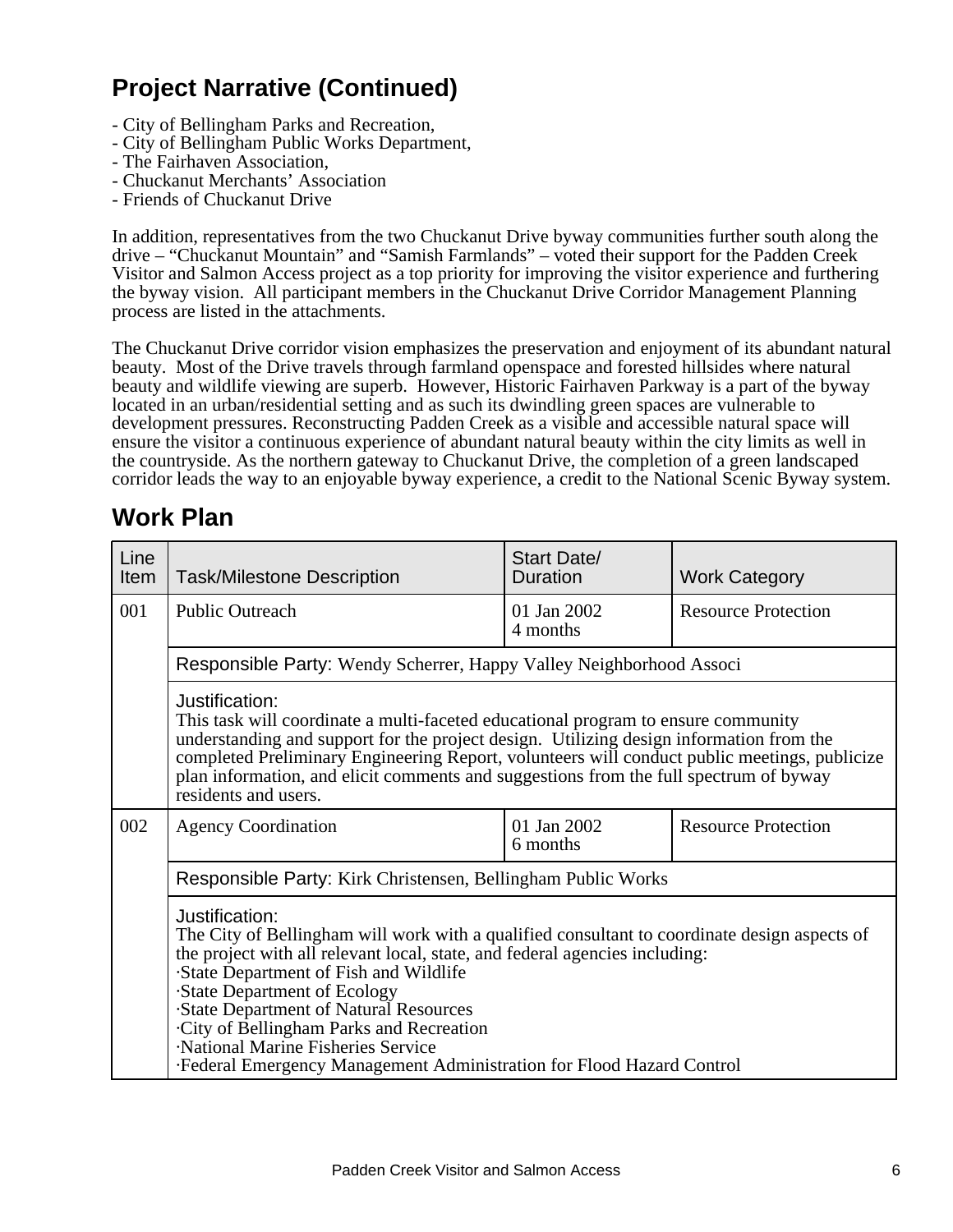# **Work Plan (Continued)**

| Line<br>Item                                                                                                                                                                                                                                                                                                                                                                                                                                                                                                                                        | <b>Task/Milestone Description</b>                                                                                                                                                                                                                                                                                                                                                                                                                                                                                                                                                                                                                                                                                                                                      | <b>Start Date/</b><br><b>Duration</b> | <b>Work Category</b>       |  |
|-----------------------------------------------------------------------------------------------------------------------------------------------------------------------------------------------------------------------------------------------------------------------------------------------------------------------------------------------------------------------------------------------------------------------------------------------------------------------------------------------------------------------------------------------------|------------------------------------------------------------------------------------------------------------------------------------------------------------------------------------------------------------------------------------------------------------------------------------------------------------------------------------------------------------------------------------------------------------------------------------------------------------------------------------------------------------------------------------------------------------------------------------------------------------------------------------------------------------------------------------------------------------------------------------------------------------------------|---------------------------------------|----------------------------|--|
| 003                                                                                                                                                                                                                                                                                                                                                                                                                                                                                                                                                 | Leverage Grant Funding                                                                                                                                                                                                                                                                                                                                                                                                                                                                                                                                                                                                                                                                                                                                                 | 15 Feb 2002<br>6 months               | <b>Resource Protection</b> |  |
|                                                                                                                                                                                                                                                                                                                                                                                                                                                                                                                                                     | Responsible Party: Wendy Scherrer, Nooskack Salmon Enhancement                                                                                                                                                                                                                                                                                                                                                                                                                                                                                                                                                                                                                                                                                                         |                                       |                            |  |
|                                                                                                                                                                                                                                                                                                                                                                                                                                                                                                                                                     | Justification:<br>Based on conclusions and recommendations of the Preliminary Engineering Report, the<br>Nooksack Salmon Enhancement Association and partner organizations will pursue appropriate<br>grant funding sources to leverage and augment the funds contributed by the City and its<br>partners. Potential Grant sources include:<br>· Washington DFW Salmon Recovery Funding Board<br>· Washington DNR Aquatic Lands Enhancement<br>· Washington Fish Passage Grant Program<br>· Salmon Habitat Restoration Grants<br>· Washington Ecology Flood Hazard Reduction<br>· Interagency Committee for Outdoor Recreation<br>· FHWA TEA-21 Enhancement Grants<br>· Private Foundations<br>· Local In-kind Volunteer and Materials<br>other sources as applicable. |                                       |                            |  |
| 004                                                                                                                                                                                                                                                                                                                                                                                                                                                                                                                                                 | Historical and Archaeological<br>Documentation                                                                                                                                                                                                                                                                                                                                                                                                                                                                                                                                                                                                                                                                                                                         | 20 Apr 2002<br>2 months               | <b>Resource Protection</b> |  |
|                                                                                                                                                                                                                                                                                                                                                                                                                                                                                                                                                     | Responsible Party: Taimi Gordon, Fairhaven Association                                                                                                                                                                                                                                                                                                                                                                                                                                                                                                                                                                                                                                                                                                                 |                                       |                            |  |
| Justification:<br>Working in cooperation with the Western Washington University Anthropology faculty, the<br>Fairhaven Association volunteers will assist in developing a record of existing historic and<br>archaeological sites along the byway and creek. Under the supervision of faculty, students<br>will document existing studies and surveys and note areas for protection or further study.<br>Archaeologic staff of the Lummi Nation, the Samish Nation and the Nooksack Tribe will be<br>consulted for approval of all recommendations. |                                                                                                                                                                                                                                                                                                                                                                                                                                                                                                                                                                                                                                                                                                                                                                        |                                       |                            |  |
| 005                                                                                                                                                                                                                                                                                                                                                                                                                                                                                                                                                 | <b>Environmental Review</b>                                                                                                                                                                                                                                                                                                                                                                                                                                                                                                                                                                                                                                                                                                                                            | 01 Mar 2002<br>6 months               | <b>Resource Protection</b> |  |
|                                                                                                                                                                                                                                                                                                                                                                                                                                                                                                                                                     | Responsible Party: Clare Fogelsong, Bellingham Public Works                                                                                                                                                                                                                                                                                                                                                                                                                                                                                                                                                                                                                                                                                                            |                                       |                            |  |
| Justification:<br>Based on identified design parameters, the City of Bellingham will work with a qualified<br>consultant for preparation of environmental review, permits and documentation preparatory to<br>approval, pending final design completion. This work will be carried on in coordination with<br>the Agency Coordination (Task 2)                                                                                                                                                                                                      |                                                                                                                                                                                                                                                                                                                                                                                                                                                                                                                                                                                                                                                                                                                                                                        |                                       |                            |  |
| 006                                                                                                                                                                                                                                                                                                                                                                                                                                                                                                                                                 | <b>Final Design Development</b>                                                                                                                                                                                                                                                                                                                                                                                                                                                                                                                                                                                                                                                                                                                                        | 01 Jun 2002<br>6 months               | <b>Resource Protection</b> |  |
|                                                                                                                                                                                                                                                                                                                                                                                                                                                                                                                                                     | Responsible Party: John Blethen, Padden Creek Alliance                                                                                                                                                                                                                                                                                                                                                                                                                                                                                                                                                                                                                                                                                                                 |                                       |                            |  |
| Justification:<br>Final design will include preparation of final design contract drawings and specifications for                                                                                                                                                                                                                                                                                                                                                                                                                                    |                                                                                                                                                                                                                                                                                                                                                                                                                                                                                                                                                                                                                                                                                                                                                                        |                                       |                            |  |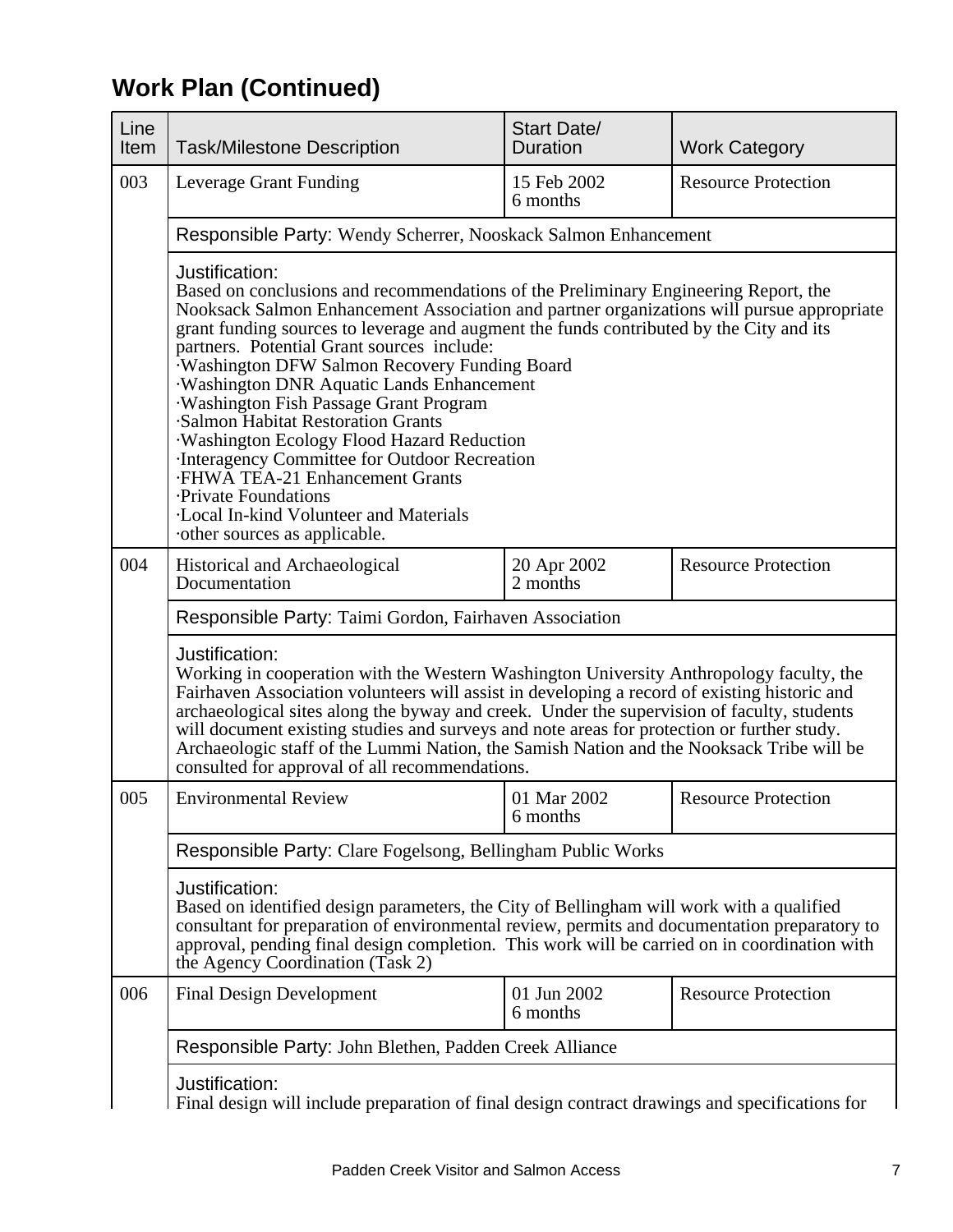# **Work Plan (Continued)**

| 006 | the bid process, as required by law. The final design process will include preparing detailed<br>scale drawings of the project construction activities as well as a contract specifications<br>document that defines the construction contract terms, materials to be used, and construction<br>methods, and obtaining all state federal and local permits required for construction of the<br>project. The process to complete this detailed design work will be coordinated with the<br>byway community and permitting agencies. The Padden Creek Alliance will work with the<br>City of Bellingham to assemble the several sources for grant funds for subsequent<br>construction of the project. |  |  |  |  |  |
|-----|------------------------------------------------------------------------------------------------------------------------------------------------------------------------------------------------------------------------------------------------------------------------------------------------------------------------------------------------------------------------------------------------------------------------------------------------------------------------------------------------------------------------------------------------------------------------------------------------------------------------------------------------------------------------------------------------------|--|--|--|--|--|
| 007 | 01 Jan 2003<br><b>Resource Protection</b><br>Monitoring, Evaluation and Stream<br>Enhancement<br>1 year                                                                                                                                                                                                                                                                                                                                                                                                                                                                                                                                                                                              |  |  |  |  |  |
|     | Responsible Party: Wendy Scherrer, Nooksack Salmon Enhancement Asso                                                                                                                                                                                                                                                                                                                                                                                                                                                                                                                                                                                                                                  |  |  |  |  |  |
|     | Justification:<br>Monitoring of biota and marine life in the stream before, during and after stream re-<br>construction will be carried out by volunteers for Nooksack Salmon Enhancement<br>Association, the Padden Creek Alliance and qualified students of Western Washington<br>University, under the supervision of fisheries experts. Monitoring is required by the<br>Endangered Species Act to determine environmental changes induced by the project.<br>Monitoring will include:<br>- fish habitat features<br>- boulders, woody debris<br>- native plants<br>- water quality<br>- baseline data for evaluation purposes                                                                   |  |  |  |  |  |
| 008 | <b>Resource Protection</b><br>Preparation for Right of way<br>01 Sep 2003<br>3 months                                                                                                                                                                                                                                                                                                                                                                                                                                                                                                                                                                                                                |  |  |  |  |  |
|     | Responsible Party: Kirk Christensen, Bellingham Public Works                                                                                                                                                                                                                                                                                                                                                                                                                                                                                                                                                                                                                                         |  |  |  |  |  |
|     | Justification:<br>The City will work with neighboring property owners to acquire required right-of-way and<br>easements. This work will be carried out in coordination with the City of Bellingham Parks<br>and Recreation Greenways Department in order to maximize appropriate use of City-owned<br>greenspace.                                                                                                                                                                                                                                                                                                                                                                                    |  |  |  |  |  |

# **Budget**

| Line<br>Item | <b>Description</b>                                                                                                       | <b>Total Cost</b> | Request Amt. |
|--------------|--------------------------------------------------------------------------------------------------------------------------|-------------------|--------------|
| 001          | Public Outreach to organize, publicize and conduct<br>several public meetings for education                              | \$3,740           | \$740        |
| 002          | Agency Coordination to refine design to accord with<br>multiple agency requirements                                      | \$2,920           | \$2,620      |
| 003          | Leverage Grant Funding: research and prepare grant<br>applications for other appropriate funding sources, as<br>outlined | \$6,240           | \$5,840      |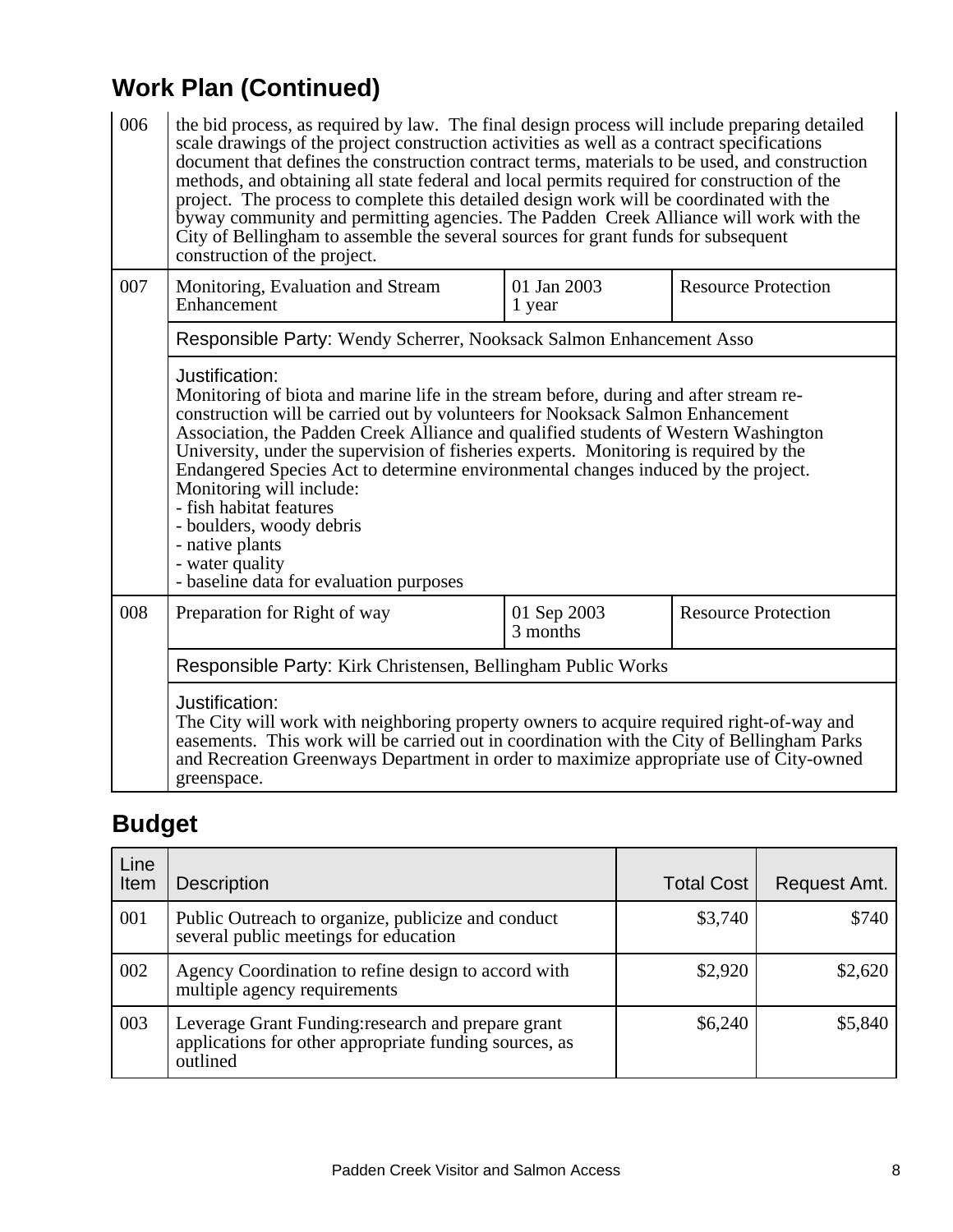# **Budget (Continued)**

| Line<br>Item | <b>Description</b>                                                                                                                                                                                                                                                                                                                    | <b>Total Cost</b> | Request Amt. |
|--------------|---------------------------------------------------------------------------------------------------------------------------------------------------------------------------------------------------------------------------------------------------------------------------------------------------------------------------------------|-------------------|--------------|
| 004          | Historical and Archaeological Documentation: to review<br>site locations and develop interpretive information.                                                                                                                                                                                                                        | \$3,760           | \$2,560      |
| 005          | Environmental Review: address environmental issues in<br>the project design and begin environmental permit<br>process work                                                                                                                                                                                                            | \$23,520          | \$18,520     |
| 006          | Final Design Development: finalize design and<br>construction drawings, materials, and permits.                                                                                                                                                                                                                                       | \$179,200         | \$154,200    |
| 007          | Water quality monitoring and Existing Creek-bed<br>enhancement:                                                                                                                                                                                                                                                                       | \$7,450           | \$1,450      |
| 008          | Preparation for Right of Way Acquisition: negotiate,<br>evaluate, document, and, to the extent possible, purchase<br>easements and property                                                                                                                                                                                           | \$24,800          | \$4,800      |
|              | <b>Totals</b>                                                                                                                                                                                                                                                                                                                         | \$251,630         | \$190,730    |
|              | Match amount (total cost - requested amount) is \$60,900 or 24.2% of total.<br>Match accounted for in Match Breakdown is \$60,900 or 24.2% of total.<br>These two amounts must be equal for the Budget and Match sections to be complete.<br>For your information, 80% of Total Cost is \$201,304, and 20% of Total Cost is \$50,326. |                   |              |

Your match amount cannot be less than 20% of Total Cost.

## **Match Breakdown**

| Source                                                   | <b>Description</b>                                                                    | <b>Type</b>        | Value    |
|----------------------------------------------------------|---------------------------------------------------------------------------------------|--------------------|----------|
| City of Bellingham<br><b>Public Works</b><br>Department  |                                                                                       | Cash               | \$30,000 |
| City of Bellingham<br><b>Public Works</b><br>Department  | Property and easement<br>for stream channel                                           | Property           | \$20,000 |
| Padden Creek Alliance                                    | volunteer labor approx<br>220 hrs @12.50/hr.                                          | Non-Govt. Services | \$2,750  |
| <b>Nooksack Salmon</b><br><b>Enhancement Association</b> | donated use of tools,<br>vehicles, discounted<br>plant material (\$500)<br>overmatch) | Equipment          | \$1,650  |
| Happy Valley<br>Neighborhood<br>Association              | volunteer labor, approx<br>120 hr. @ 12.50/hr                                         | Non-Govt. Services | \$1,500  |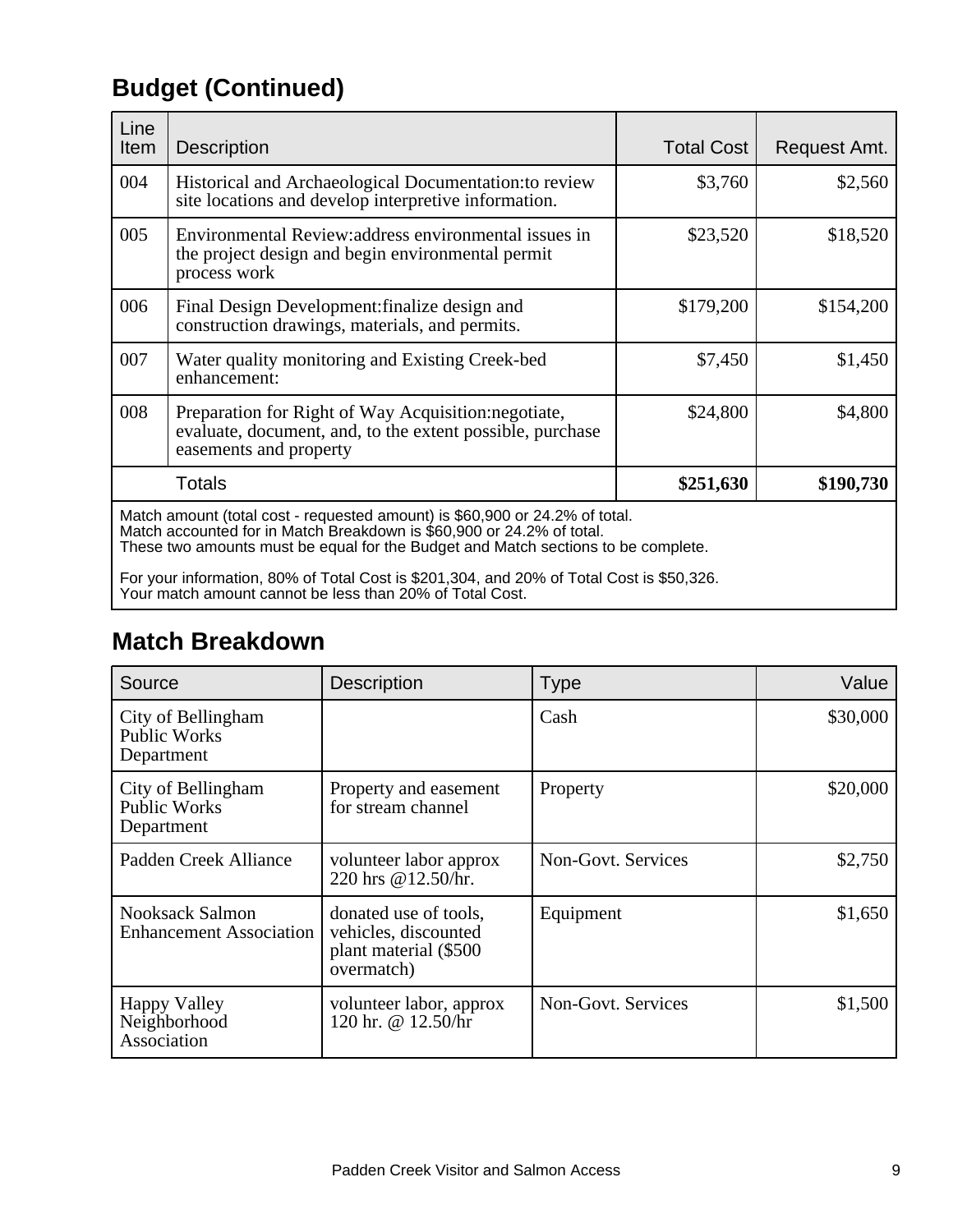## **Match Breakdown (Continued)**

| Source                                                                                                                                                                                                                                                                                                                                                    | <b>Description</b>                                                                                 | Type               | Value    |
|-----------------------------------------------------------------------------------------------------------------------------------------------------------------------------------------------------------------------------------------------------------------------------------------------------------------------------------------------------------|----------------------------------------------------------------------------------------------------|--------------------|----------|
| <b>Nooksack Salmon</b><br><b>Enhancement Association</b>                                                                                                                                                                                                                                                                                                  | monitoring and creek<br>enhancement supervision<br>and labor volunteer<br>hours 400 hrs $@12.5/hr$ | Non-Govt. Services | \$5,000  |
| Total                                                                                                                                                                                                                                                                                                                                                     |                                                                                                    |                    | \$60,900 |
| Total from items above: \$60,900 or 24.2% of total.<br>Match amount from Budget: \$60,900 or 24.2% of total.<br>These two amounts must be equal for the Budget and Match sections to be complete.<br>For your information, 80% of Total Cost is \$201,304, and 20% of Total Cost is \$50,326.<br>Your match amount cannot be less than 20% of Total Cost. |                                                                                                    |                    |          |

## **Project Coordinator**

| Coordinator Name                      |                                           |       |  |
|---------------------------------------|-------------------------------------------|-------|--|
| Ellen Barton                          |                                           |       |  |
| Agency/Group                          | Title                                     |       |  |
| <b>Whatcom Council of Governments</b> | <b>Transportation Projects Specialist</b> |       |  |
| E-mail Address                        |                                           |       |  |
| ellen@wcog.org                        |                                           |       |  |
| Phone                                 | Fax                                       |       |  |
| $(360)$ 676-6974                      | $(360)738 - 6232$                         |       |  |
| <b>Street Address</b>                 |                                           |       |  |
| 314 East Champion Street              |                                           |       |  |
|                                       |                                           |       |  |
|                                       |                                           |       |  |
| City                                  | State                                     | ZIP   |  |
| Bellingham                            | <b>WA</b>                                 | 98225 |  |

### **State Program**

| <b>State</b>                                                     | Byway Program Start Date |              |            |  |  |
|------------------------------------------------------------------|--------------------------|--------------|------------|--|--|
| <b>WA</b>                                                        | 01 Jan 1967              |              |            |  |  |
| Scenic Byway Agency                                              |                          |              |            |  |  |
| Washington State Dept. of Transportation-Heritage Corridors Pgm. |                          |              |            |  |  |
| State Scenic Byways Coordinator                                  |                          |              |            |  |  |
| Lorenzo Judy                                                     |                          |              |            |  |  |
| <b>IE-mail Address</b>                                           |                          |              |            |  |  |
| lorenzj@wsdot.wa.gov                                             |                          |              |            |  |  |
| Phone                                                            |                          | Fax          |            |  |  |
| 360-705-7274                                                     |                          | 360-705-6839 |            |  |  |
| <b>Street Address</b>                                            |                          |              |            |  |  |
| P.O. Box 47393                                                   |                          |              |            |  |  |
| 310 Maple Park Drive                                             |                          |              |            |  |  |
|                                                                  |                          |              |            |  |  |
| City                                                             |                          | <b>State</b> | ZIP        |  |  |
| Olympia                                                          |                          | <b>WA</b>    | 98504-7393 |  |  |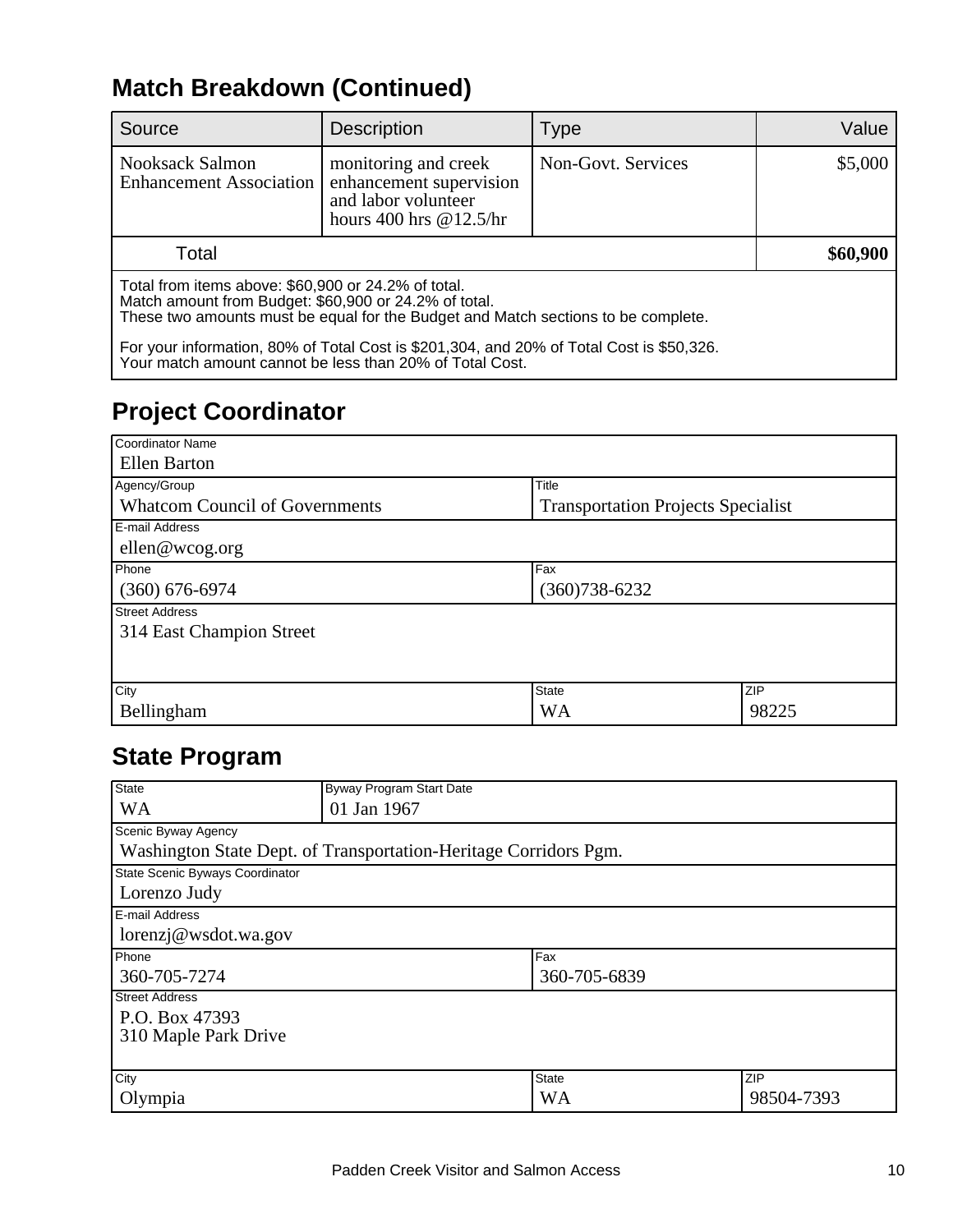### **Signatures**

State Scenic Byways Agency

Judy Lorenzo Heritage Corridors Program Date

Matching Funds Certification

Judy Lorenzo Heritage Corridors Program **Date**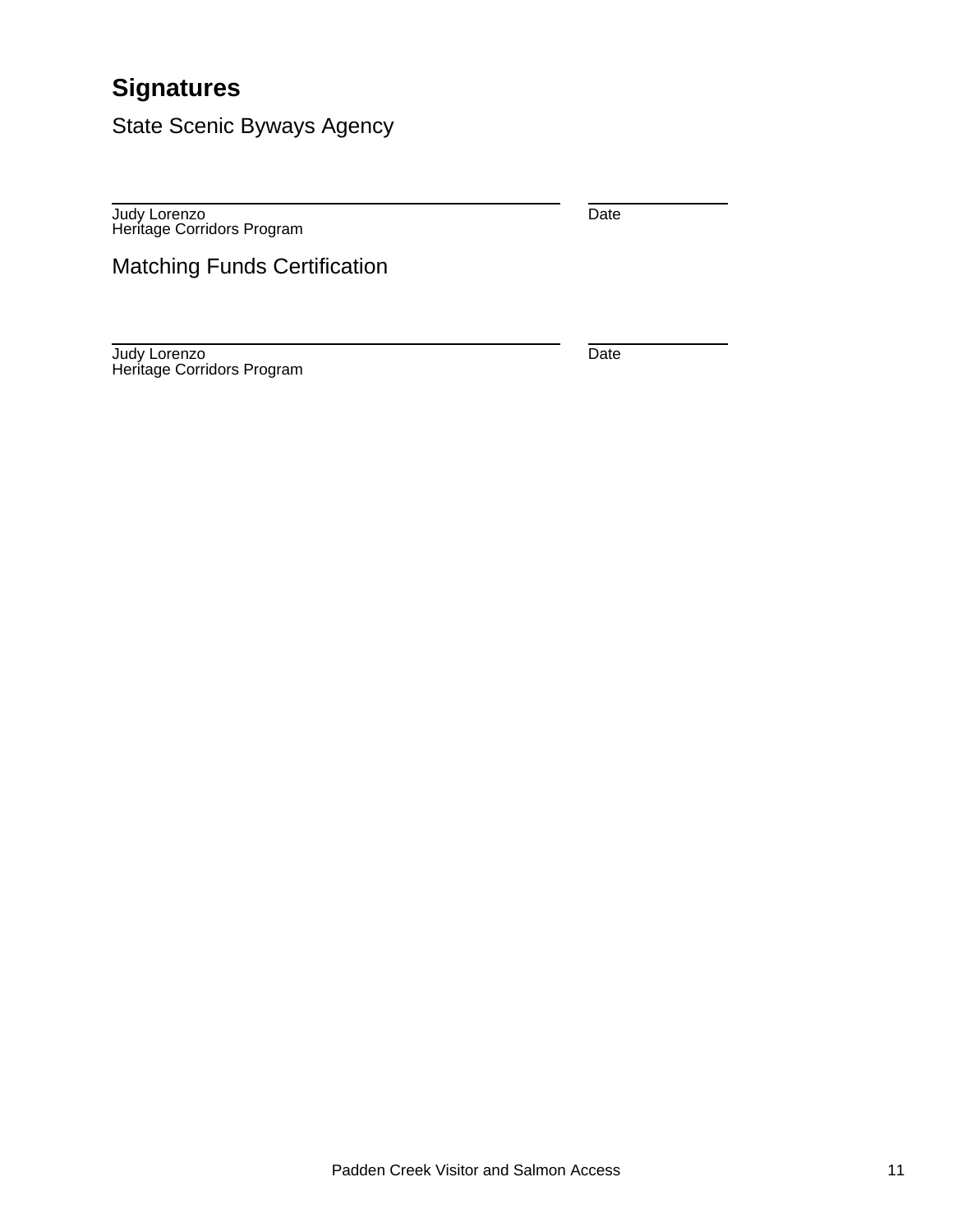# **Congressional Members**

### Associated States

| State          | Senators                         |
|----------------|----------------------------------|
| WA <sup></sup> | Cantwell, Maria<br>Murray, Patty |

### State Representatives

| State              | <b>District</b> | Representative |
|--------------------|-----------------|----------------|
| $^{\mathsf{I}}$ WA |                 | Larsen, Rick   |